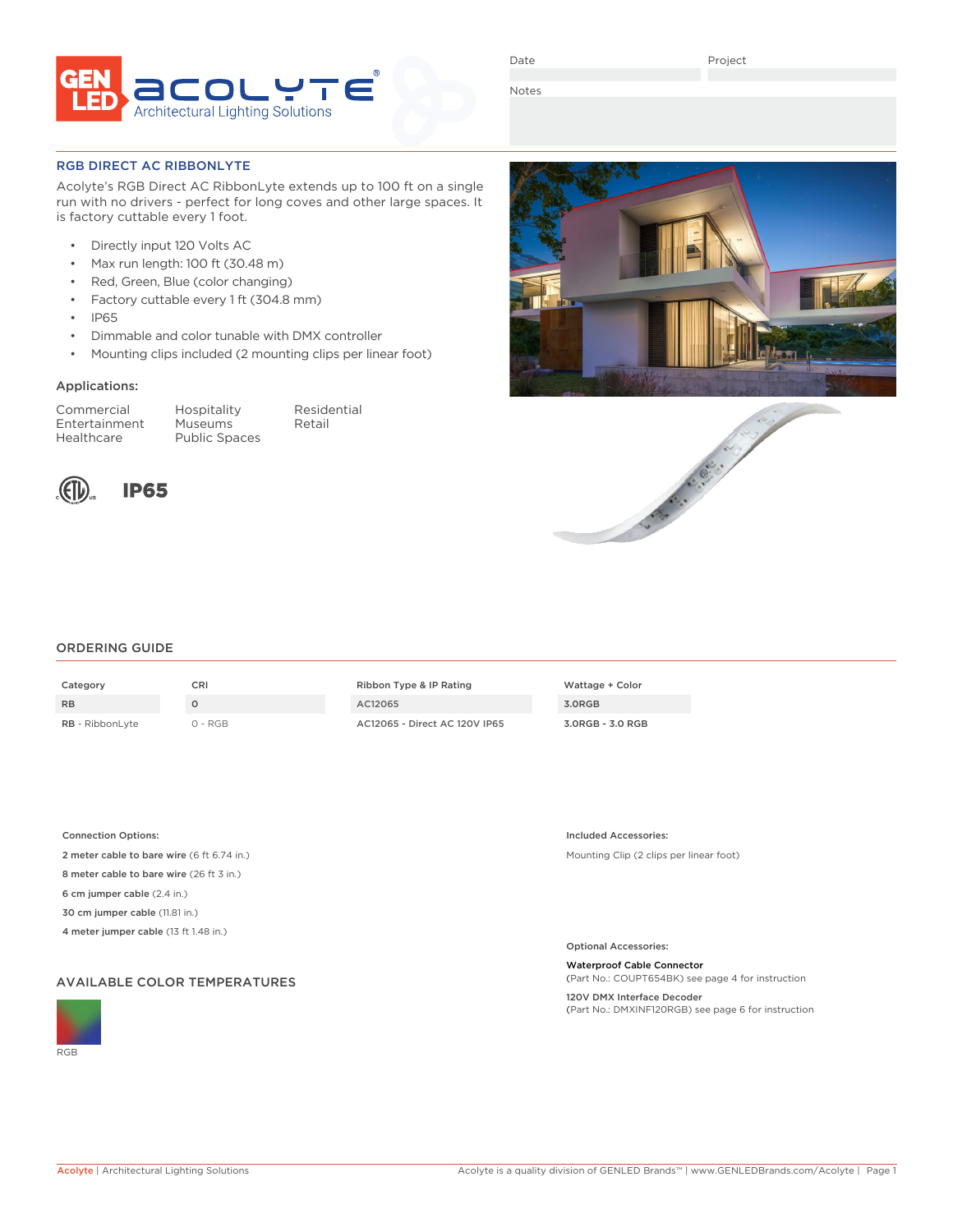

# SPECIFICATIONS / DIMENSIONS / CHANNEL COMPATIBILITY

| <b>SPECIFICATIONS</b>      |                                                                                                                                                                                                                         |                                    |                                                                                                                              |                                              |
|----------------------------|-------------------------------------------------------------------------------------------------------------------------------------------------------------------------------------------------------------------------|------------------------------------|------------------------------------------------------------------------------------------------------------------------------|----------------------------------------------|
| <b>Operating Voltage</b>   |                                                                                                                                                                                                                         | 120VAC                             |                                                                                                                              |                                              |
| <b>Power Consumption</b>   | 3 W/ft (9.8 W/m)                                                                                                                                                                                                        |                                    |                                                                                                                              |                                              |
| Current (mA)               | 25 mA/ft (82 mA/m)                                                                                                                                                                                                      |                                    |                                                                                                                              |                                              |
| <b>LED Pitch</b>           | 36 LEDs/ft (120 LEDs/m)                                                                                                                                                                                                 |                                    |                                                                                                                              |                                              |
| <b>Protection Rating</b>   | <b>IP65</b>                                                                                                                                                                                                             |                                    |                                                                                                                              |                                              |
| Dimming/Control            | <b>DMX</b>                                                                                                                                                                                                              |                                    |                                                                                                                              |                                              |
| <b>Ambient Temperature</b> | $-4^{\circ}$ F - 113° F (-20° C - 45° C)                                                                                                                                                                                |                                    |                                                                                                                              |                                              |
| <b>Color Temperatures</b>  | Red                                                                                                                                                                                                                     | Green                              | Blue                                                                                                                         | <b>ALL</b>                                   |
| Wavelength (nm)            | $620 - 628$                                                                                                                                                                                                             | $525 - 531$                        | $470 - 475$                                                                                                                  |                                              |
| Lumens                     | 28 lm/ft<br>$(92 \, \text{Im/m})$                                                                                                                                                                                       | 71 lm/ft<br>$(233 \, \text{Im/m})$ | $18 \, \text{Im/ft}$<br>$(59 \text{ lm/m})$                                                                                  | 124 lm/ft<br>$(407 \, \text{Im/m})$          |
| <b>LED Beam Angle</b>      | $150^\circ$                                                                                                                                                                                                             |                                    |                                                                                                                              |                                              |
| Efficacy (lm/w)            | 29.6                                                                                                                                                                                                                    | 79.9                               | 22.6                                                                                                                         | 43.4                                         |
| <b>Cuttable Length</b>     | 1 ft (304.8 mm)<br>Please account for the 0.5 in. / 12.7 mm RibbonLyte inside of the power feed cap and end cap when calculating the total run length<br>(add 1 in. / 2.54 mm for each run). See next page for details. |                                    |                                                                                                                              |                                              |
| Max Run length             | 100 ft (30.48 m)                                                                                                                                                                                                        |                                    |                                                                                                                              |                                              |
| Cable Length               | 2 meter cable to bare wire (6 ft 6.74 in.);<br>8 meter cable to bare wire (26 ft 3 in.);<br>6 cm jumper cable (2.4 in.);<br>30 cm jumper cable (11.81 in.);<br>4 meter jumper cable (13 ft 1.48 in.)                    |                                    |                                                                                                                              |                                              |
| <b>Certifications</b>      | <b>ETL Listed</b>                                                                                                                                                                                                       |                                    |                                                                                                                              |                                              |
| Max Operating Temperature  | 113° F (45° C)                                                                                                                                                                                                          |                                    |                                                                                                                              |                                              |
| Lamp Life                  | L70 > 36,000 hours at 131° F (55° C)                                                                                                                                                                                    |                                    |                                                                                                                              |                                              |
|                            |                                                                                                                                                                                                                         |                                    |                                                                                                                              |                                              |
| <b>Dimensions</b>          |                                                                                                                                                                                                                         | <b>DIRECT AC RIBBONLYTE</b>        | $\mathcal{L}^{\text{c}}$ and the contract of the contract of the contract of the contract of the contract of the contract of | <b>MOUNTING CLIP</b><br>$\sim$ $\sim$ $\sim$ |

| <b>PILICISIVIIS</b> | <b>DIRECT AC RIBBONETTE</b>                                            | (includes 2 clips per foot) |  |
|---------------------|------------------------------------------------------------------------|-----------------------------|--|
|                     |                                                                        |                             |  |
| Width               | 0.73 in. / 18.5 mm (end cap and cable grip width: 1.44 in / 36.6 mm)   | 0.94 in. / 23.9 mm          |  |
| Length              | 100 ft (30 m) max run length<br>Factory cuttable every 1 ft (304.8 mm) | 0.71 in. / 18.0 mm          |  |
| Height              | $0.28$ in. $(7.1$ mm)                                                  | 0.48 in. $/$ 12.2 mm        |  |

Acolyte does not warrant or represent that the information is free from errors or omission. The information may change without notice and Acolyte is not in any way liable for the accuracy of any information printed and stored or in any way interpreted or used.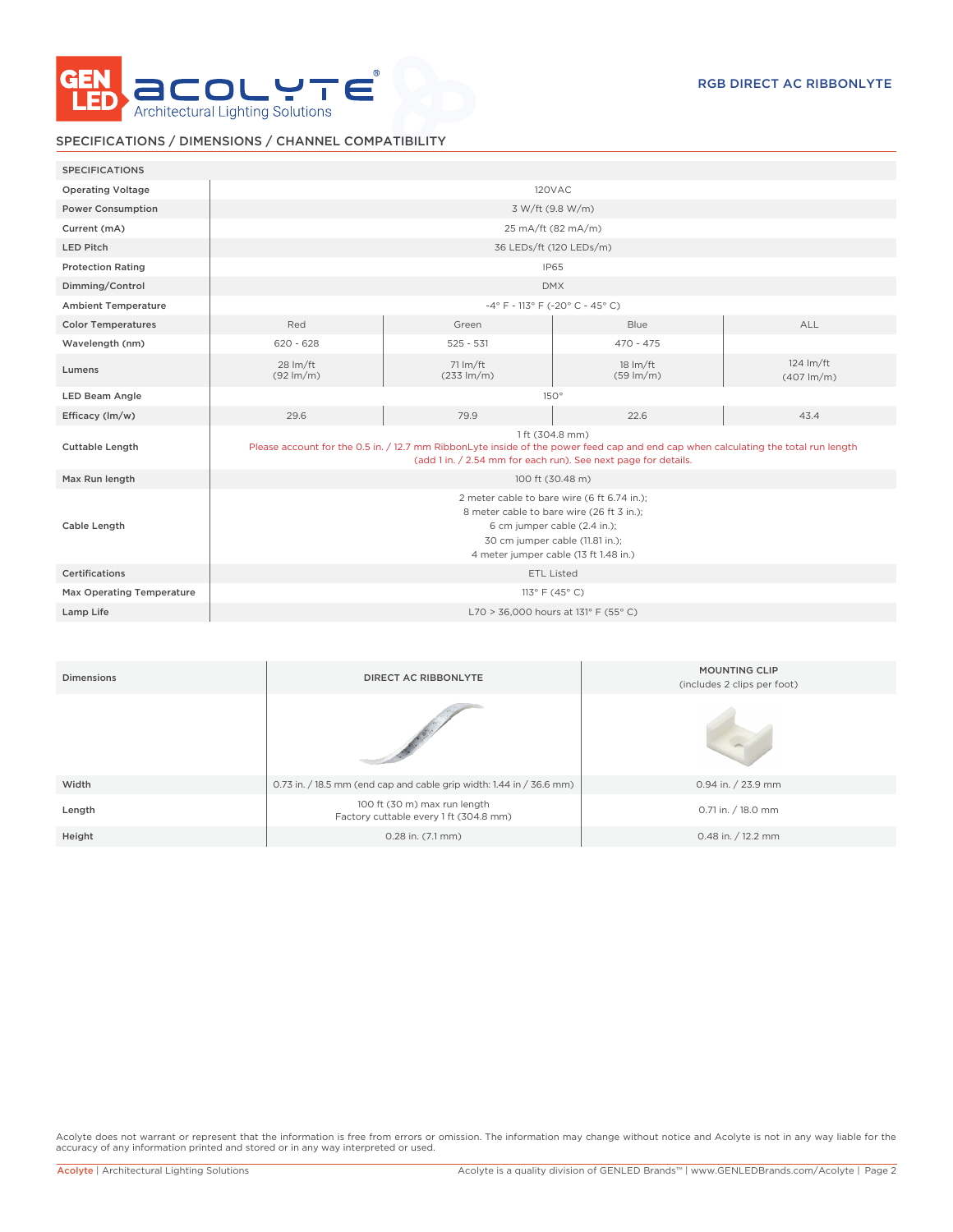

## DIAGRAMS

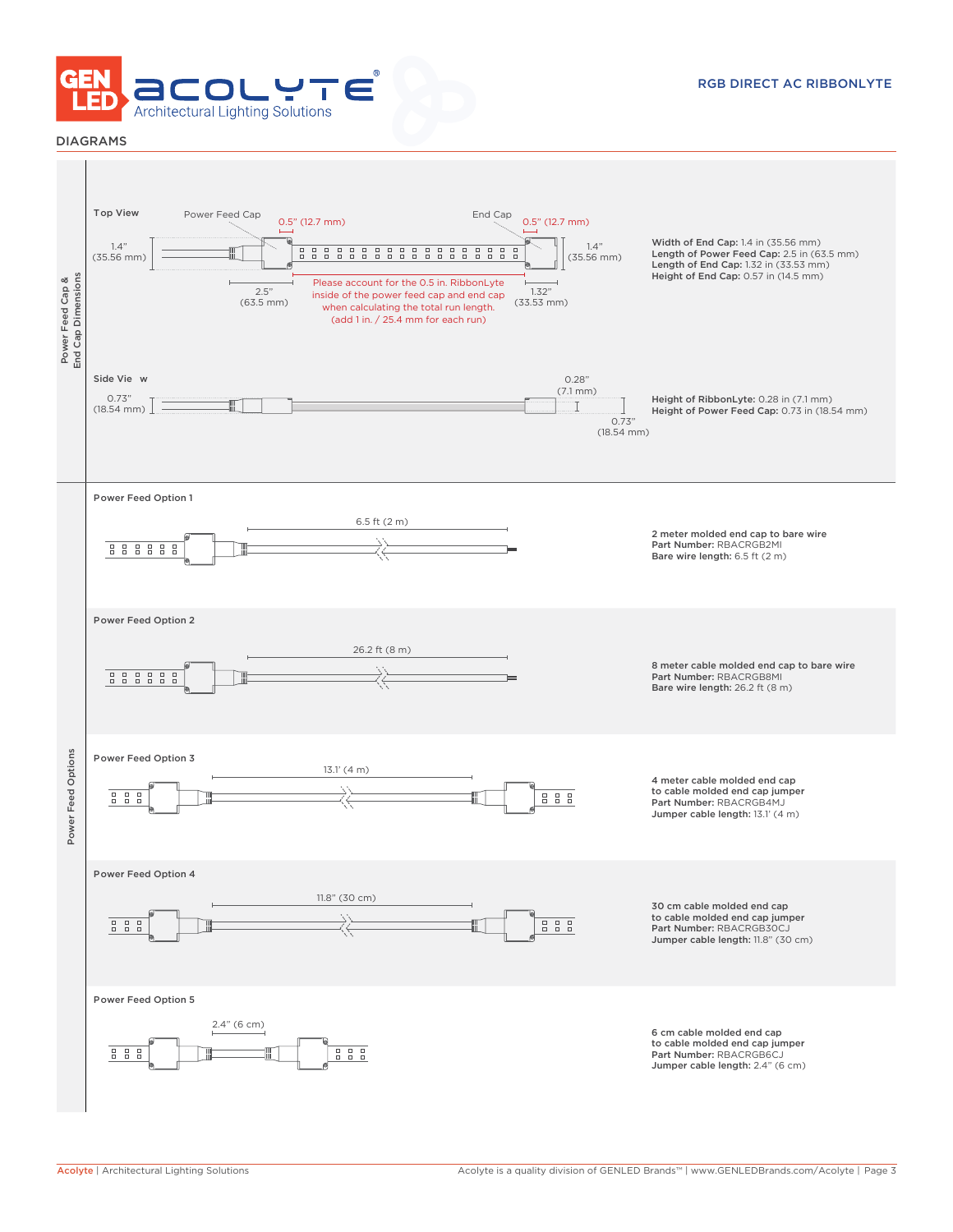

## SPECIFICATIONS

We provide 2m and 8m power feed solutions. If additional length is needed use the cable coupler. Part No.: COUPT654BK

Dimensions ( Part Number: COUPT654BK )



### USAGE GUIDELINES:

- IP65 RibbonLyte are not field cuttable. All custom cuts and connections for these models must be performed at the factory to ensure waterproofing standards are met. Any modification of this on the field or by end user will result in a voided warranty.
- When installing this product take into account the surface temperature of the material this product is mounted to. Many building surfaces exceed the 45° C / 113° F maximum that our product is rated for. High-risk locations like this should be avoided. Avoid direct sunlight.
- This product is not intended to be submerged in pools and fountains and do not carry UL676 certification to do so.
- Please refer to our RibbonLyte Proper Use Guide in our *Application Guide* for more information. Available for download at www.GENLEDBrands.com/Acolyte
- Compatible with a wide variety of control products including the entire line of Lutron dimming systems.
- For use with Acolyte drivers, 0-10V dimming modules and interface controllers (DMXINF models).
- Use with non-Acolyte supplied Triac, MLV or ELV drivers is not supported or warrantied.
- Due to the nature of the product, RibbonLyte cuttable lengths are generally longer or shorter than the customer requested length. Unless specified, RibbonLyte is factory cut at the shorter cuttable point.
- We reserve the right to make changes to product lineup, specifications, design and finishes at any time without notice.